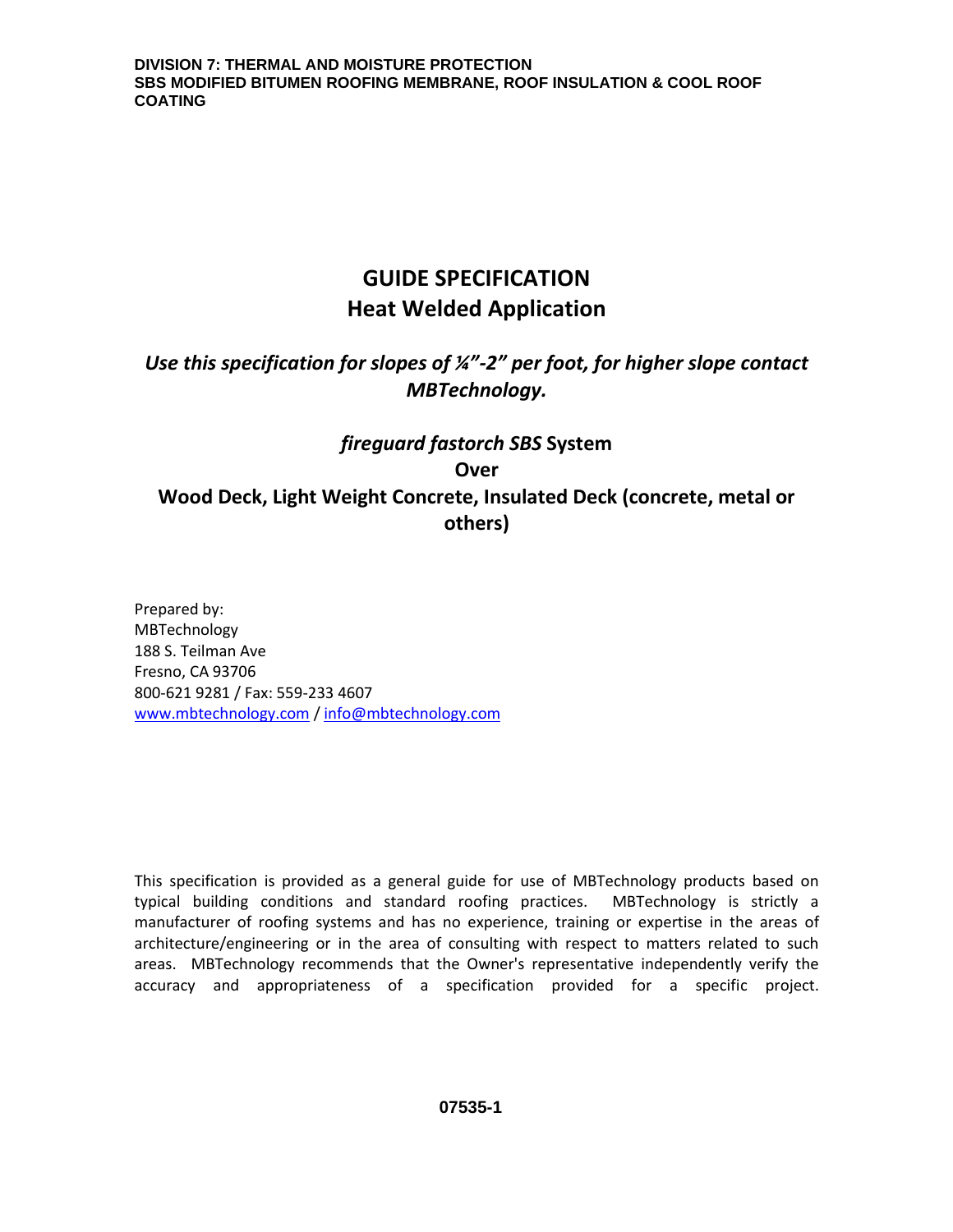#### **1 PART 1 - GENERAL**

### **1.01 DESCRIPTION**

#### **Delete Line Item A1-A4 If project is new construction / addition.**

- A. Completely tear off existing roof, insulation and all other related items to the deck. Repair existing roofing surface for application of the specified SBS system per NRCA and manufacturer's recommendations.
	- 1. Repair existing roofing surface for application of the specified SBS system per NRCA and manufacturer's recommendations.
	- 2. Contractor shall raise mechanical equipment and skylights to maintain an 8" curb height.
	- 3. Remove repair existing drains and install new pitch pans.
	- 4. Replace all damaged, split or deteriorated plumbing support wood blocks.
- B. Install crickets where required to prevent any ponding water. Contractor is solely responsible to determine the number and location of the crickets.
- C. Provide lead flashings on breather pipe, electrical and plumbing penetrations presently without lead.
- D. Install wall and base flashings systems.
- E. Install sheet metal flashing.

**Delete Line Item F if project does not require insulation over deck.**

F. Mechanically fasten a rigid insulation with screws and plates. Cover the entire surface with a ½" cover board applied in adhesive.

**Delete Section G If Project requires insulation over deck. Having insulation over deck eliminates the use of a base sheet. Base sheet application only applies to application directly over wood / light weight concrete.**

- G. Mechanically fasten one layer of SBS modified base sheet over the deck.
- H. Fully heat weld one layer of smooth interply torch SBS membrane over the base/ protection board. Fully torch one layer of granulated fire rated dual reinforced cap sheet over the interply.

**For projects in California, which need to comply with Title 24 "Cool Roof Requirement", a coating needs to be applied. Contact MBTechnology for more detail and if project requires it.**

- I. Coat the surface of the roofing membrane with a coating, which meets California Title 24 "Cool Roof Requirement". Rate of application shall be a minimum of 1.5 gallons/square for base and 1.5 gallons/square for top for a total of 3 gallons/square.
- **1.02 RELATED SECTIONS:** Drawings, General Provisions, Special Provisions and Division 1 apply to the work of this section.
	- A. Section [-----] Submittals
	- B. Section [-----] Rough Carpentry
	- C. Section [-----] Roof Decks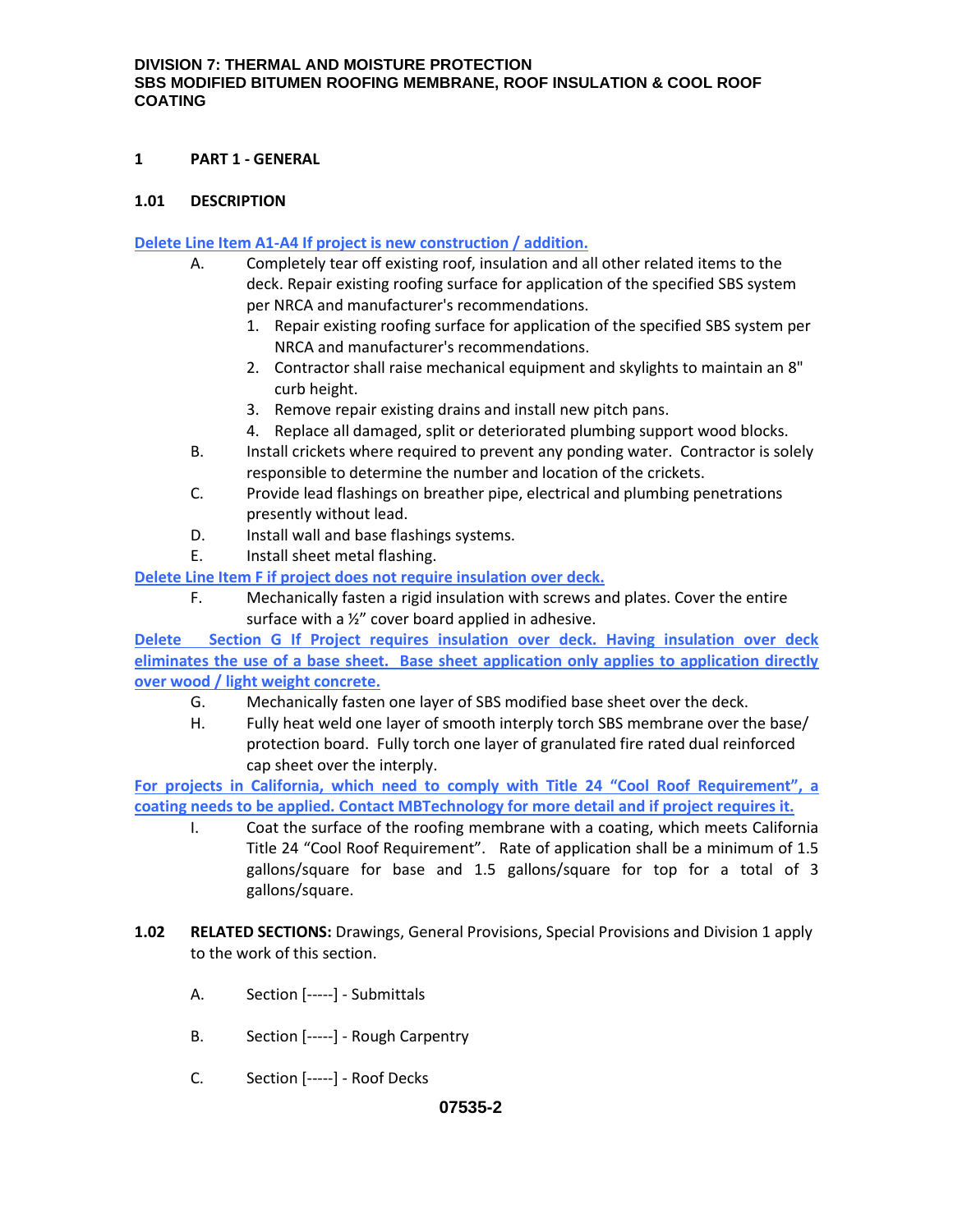- D. Section 07220 Lightweight Insulating Concrete Roof Insulation
- E. Section [-----] Rigid Roof Insulation
- F. Section [-----] Sheet Metal Flashing Components And Roofing Accessories
- G. Section [-----] Sheet Metal Flashing and Trim
- H. Section [-----] Sheet Metal Roofing Specialties
- I. Section [-----] Temporary Roofs/Vapor Retarders\*

\* NOTE: A vapor retarder can be an important component in roof systems where climatic and building interior conditions require the prevention of vapor condensation within the roof assembly.

- **1.03 REFERENCES:** References in these specifications to standards, test methods, codes etc., are implied to mean the latest edition of each such standards are adopted. The following is an abbreviated list of associations, institutions, and societies, which may be used as references throughout these specifications.
	- A. American Society for Testing & Materials (ASTM):
		- 1. ASTM D 312: Asphalt Used in Roofing.
		- 2. ASTM D 412: Standard Test Methods for Rubber Properties in Tension.
		- 3. ASTM D 728: Standard Specification for Perlite Thermal Insulation Board.
		- 4. ASTM E 96: Standard for Water Transmission
		- 5. ASTM D-6162: Standard Specification for SBS Modified Bituminous Sheet Materials Using a Combination of Polyester and Glass Fiber Reinforcements.
		- 6. ASTM D-6163: Standard Specification for SBS Modified Bituminous Sheet Materials Using Glass Fiber Reinforcements
		- 7. ASTM D-6164: Standard Specification for SBS Modified Bituminous Sheet Materials Using Polyester Reinforcements
		- 8. ASTM C 1289 Standard Specification for Faced Rigid Cellular Polyisocyanurate Thermal Insulation Board.
		- 9. ASTM D 4586 Standard Specification for Asphalt Roof Cement, Asbestos-Free.
		- 10. ASTM D 41 Standard Specification for Asphalt Primer Used in Roofing, Damp proofing and Waterproofing
		- 11. California Title 24 requirements for Cool Roof.
	- B. Uniform Building Code Standard:
		- 1. UBC 32-4: Roof Construction and Covering, Roof Insulation.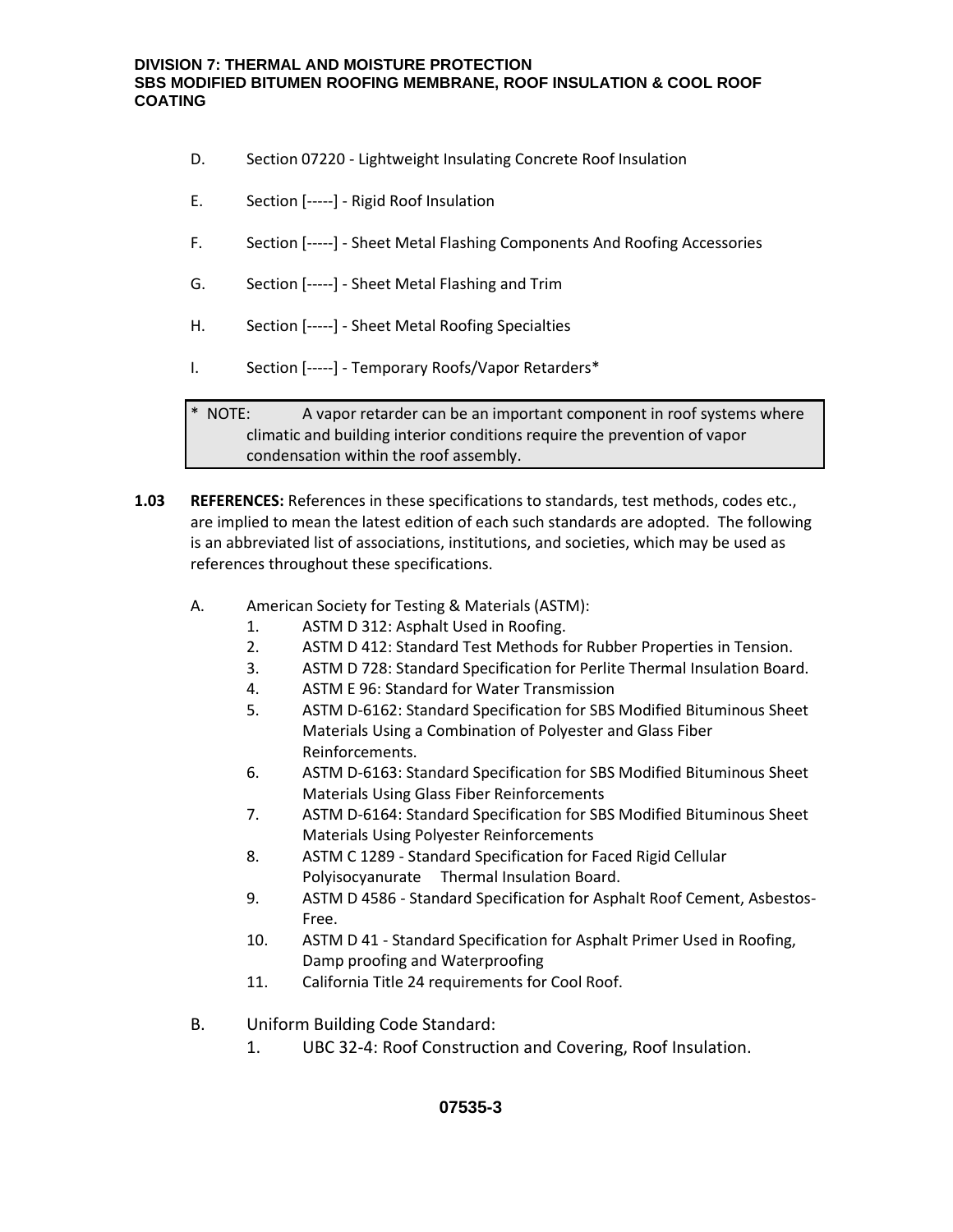- C. Industry Publications:
	- 1. National Roofing Contractors Association (NRCA) Roofing and Waterproofing Manual
	- 2. Underwriters Laboratories (UL) Roofing Systems and Materials Guide (TGFU R1306).
	- 3. Factory Mutual (FM Global) Approval Guide. Factory Mutual Standard 4470 - Approval Standard for Class 1 Roof Covers.
- D. SMACNA: Sheet Metal and Air Conditioning Contractors National Association Chantilly, VA
- **E. CERTA: Certified Roofing Torch Applicator, By National Roof contractors Association Elk Grove, IL**
- F. OSHA: Occupational Safety and Health Administration Washington, DC

#### **1.04 COORDINATION**

Coordinate with other trades affecting or affected by work of this section.

#### **1.05 QUALITY ASSURANCE**

- A. Contractor Qualifications: Prior to award of the contract the contractor shall submit evidence of the following:
	- 1. Contractor shall provide a letter stating that they have at least 4 years experience with SBS modified bitumen membrane torch application and a list of 3 jobs of over 150 squares.
	- 2. An updated letter from the primary roofing manufacturer they propose to use stating the Contractor has a valid " Certificate of Eligibility " and that application done by contractor will qualify for the warranty as required by the specification.
- A. Manufacturer Qualification: Roofing manufacturer shall own and operate their own manufacturing facility for SBS Modified Bitumen roofing membrane for a minimum of 7 years. Roofing membranes supplied under a private label agreement are not acceptable. Roofing manufacturer shall submit a letter from their CPA firm confirming compliance with this requirement.
- B. Pre-Roofing Conference: Meet at the project site well in advance of the time schedules for roofing and other related work, and review requirements for the work and conditions which could possibly interfere with successful performance of the work, or required to coordinate with it or to protect it there after with representatives of all firms involved in the work. Require manufacturer's technical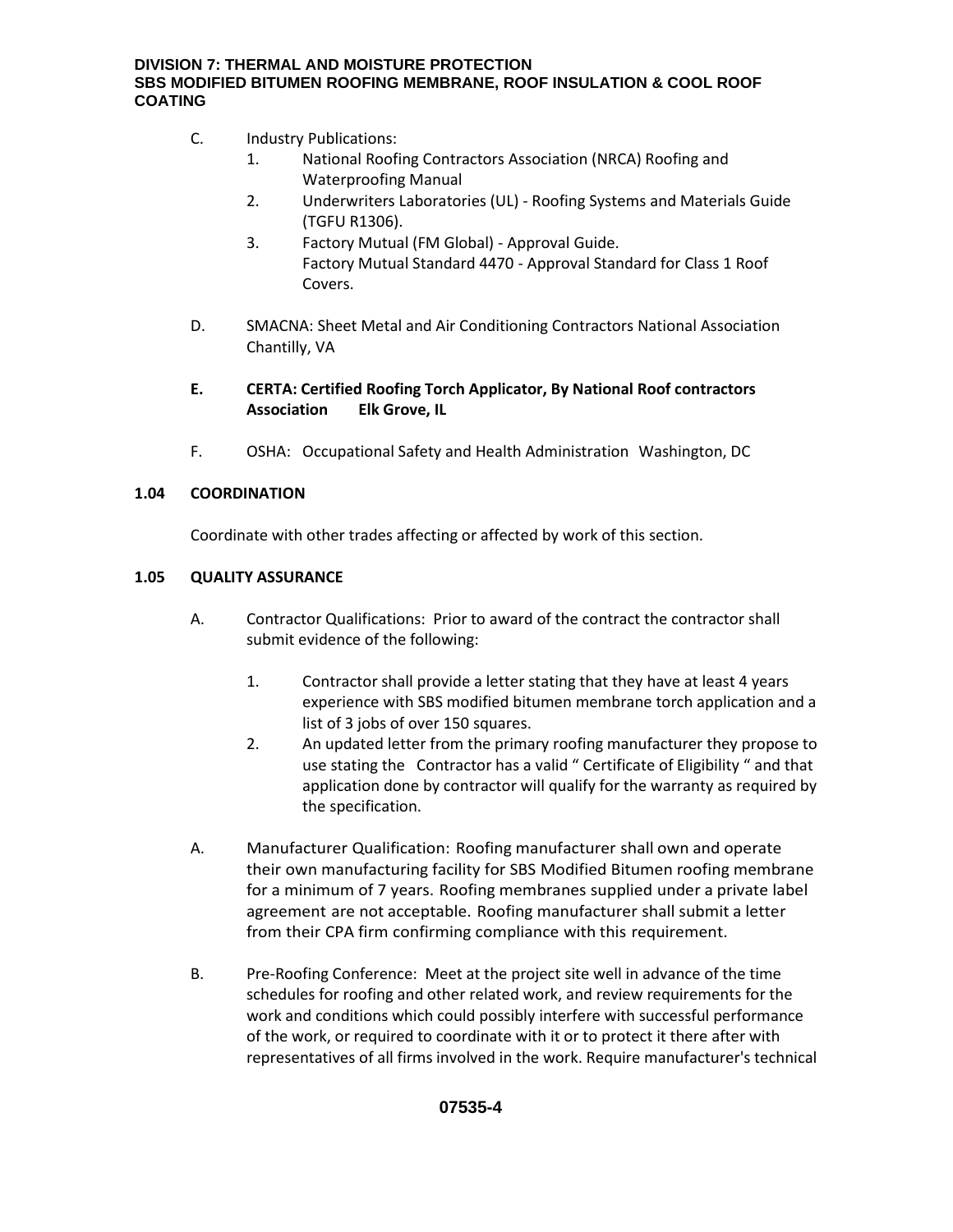representative to participate in the conference. Date shall be determined after project has been awarded.

- C. Final Inspection: Manufacturer's representative shall provide a comprehensive intermediate and final inspection after completion of the roof system. All application errors shall be addressed and final punch list completed.
- D. Testing and agency requirements:
	- 1. Fire Testing: Material shall be tested for a minimum of Class A fire rating. The system should pass the said tests without any rock, covering or emulsions thus facilitating maintenance and eliminating excess load on the roof. All modified bituminous sheet roofing systems must bear testing agency (Underwriters Lab, Warnock Hersey etc.) on package or container indicating that materials have been produced under testing agency's classification and follow-up service.
	- 2. Contractor shall obtain all local permits for the application of the roofing system. The contractor prior to the job must obtain necessary permits.
	- 3. Windstorm Classification: Provide a roofing system, which will achieve the required uplift resistance as calculated in accordance with ASCE 7-05 or as listed in the current FM Approval Guide. Corners and perimeter areas shall be calculated in accordance with ASCE 7-05 90 psf of uplift resistance

# **1.06 WARRANTY**

A. Roofing Contractor: Upon completion of work, furnish a written five-year workmanship guarantee. This warranty shall cover all leaks due to defective workmanship for a period of 5 years. Manufacturer shall conduct an audit at no cost to owner within 3 years of project completion date. All deficiencies identified in the report shall be fixed and brought up to specification at no cost to the owner.

**Choose the warranty duration. Warranty duration increases by changing the smooth interply membrane to a heavier grade (section 2.01 B2).** 

- B. Manufacturer: Manufacturer shall provide owner with a **10-15-20** year nonprorated Roofing System Guarantee. Warranty should cover all leaks caused by faulty workmanship or material. Warranty will be in effect on the date of substantial completion of the project.
- C. Manufacturer's Maintenance Agreement: Manufacturer shall inspect the building every three-years for duration of the warranty period. The purpose of the inspection is to prepare a report on the condition of the roof and any areas, which has not been maintained. A comprehensive report should be prepared (digital and printed format), describing the condition of the roof. The report should alert the owners to any areas that require maintenance. Manufacturer shall make repairs identified in the report and by the owner. All these repairs shall be done at no charge to the owner, even if they have not resulted in leaks. The following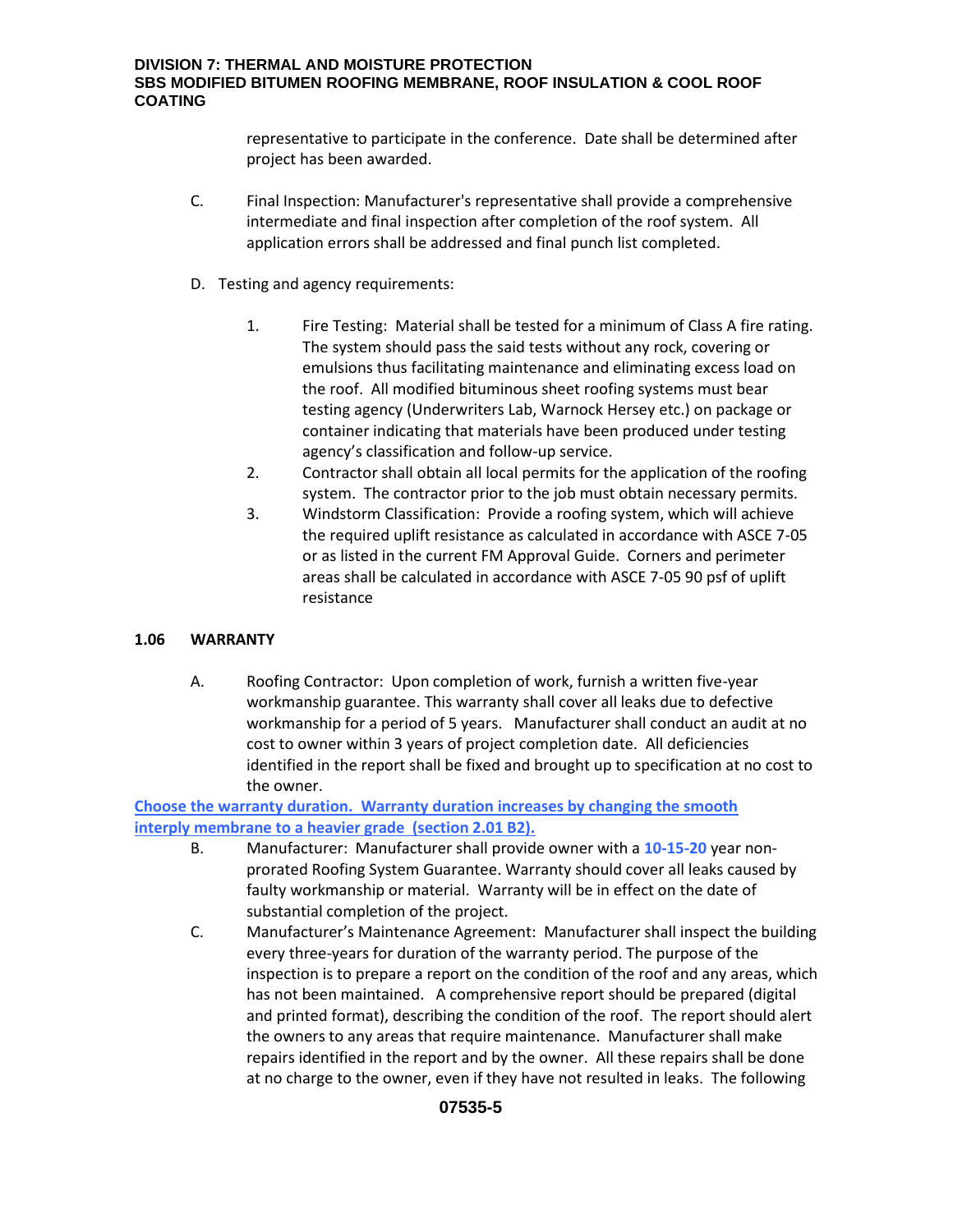are some of the example of the areas, which needs to be repaired on the roof by the manufacturer through out the warranty period: Granule loss, loose flashing, dried out mastic or caulking, blisters, loose flashing, mud cracking. Any damage to roofing membrane due to natural disasters including but not limited to earthquake and hail damage are excluded from maintenance agreement and will be paid by owner.

D. Coating Manufacturer: Coating manufacturer shall issue a 5-year warranty against peeling, flaking and cracking. The same company supplying and warranting the roofing membrane shall supply and issue the coating warranty too.

# **1.07 SUBMITTALS**

- A. Pursuant to the provisions of the General Provisions and Section 01300 "Submittals" the Contractor shall submit the following:
	- 1. Product specification sheet for each roofing component within the specified system. Data should substantiate that materials comply with the specifications.
	- 2. Test results as outlined in Article 1.05.B above.
	- 3. Final warranty per Article l.06.
	- 4. Samples of each roofing component 3" x 5" of the specified system.
	- 5. Shop Drawings: Provide manufacturers standard details and approved shop drawings for the roof system specified.
	- 6. Installer shall provide written documentation from the manufacturer of their authorization to install the roof system, and eligibility to obtain the warranty specified in this section.
	- 7. As part of the submittal package, contractor shall submit a letter from the manufacturer agreeing to perform the maintenance services identified in section 1.06 C at no cost to the owner.
	- 8. Copy of CERTA certification, which shows that crew installing the roof, has successfully passed CERTA certification.

# **1.08 PRODUCT DELIVERY, STORAGE AND HANDLING**

- A. Roofing material shall be delivered to the job-site in new, dry, unopened containers clearly showing catalog number, product description, manufacturer's name and location. Delivered quantities should be sufficient to assure continuous work.
- B. Assure that materials are kept clean, and away from excessive heat and cold; do not remove labels or tear off protective covering until ready for application; store in an enclosed area where temperature is above 10 degrees C (50 degrees F) and below 32 degrees C (90 degrees F). Material shall not be stored directly on the ground.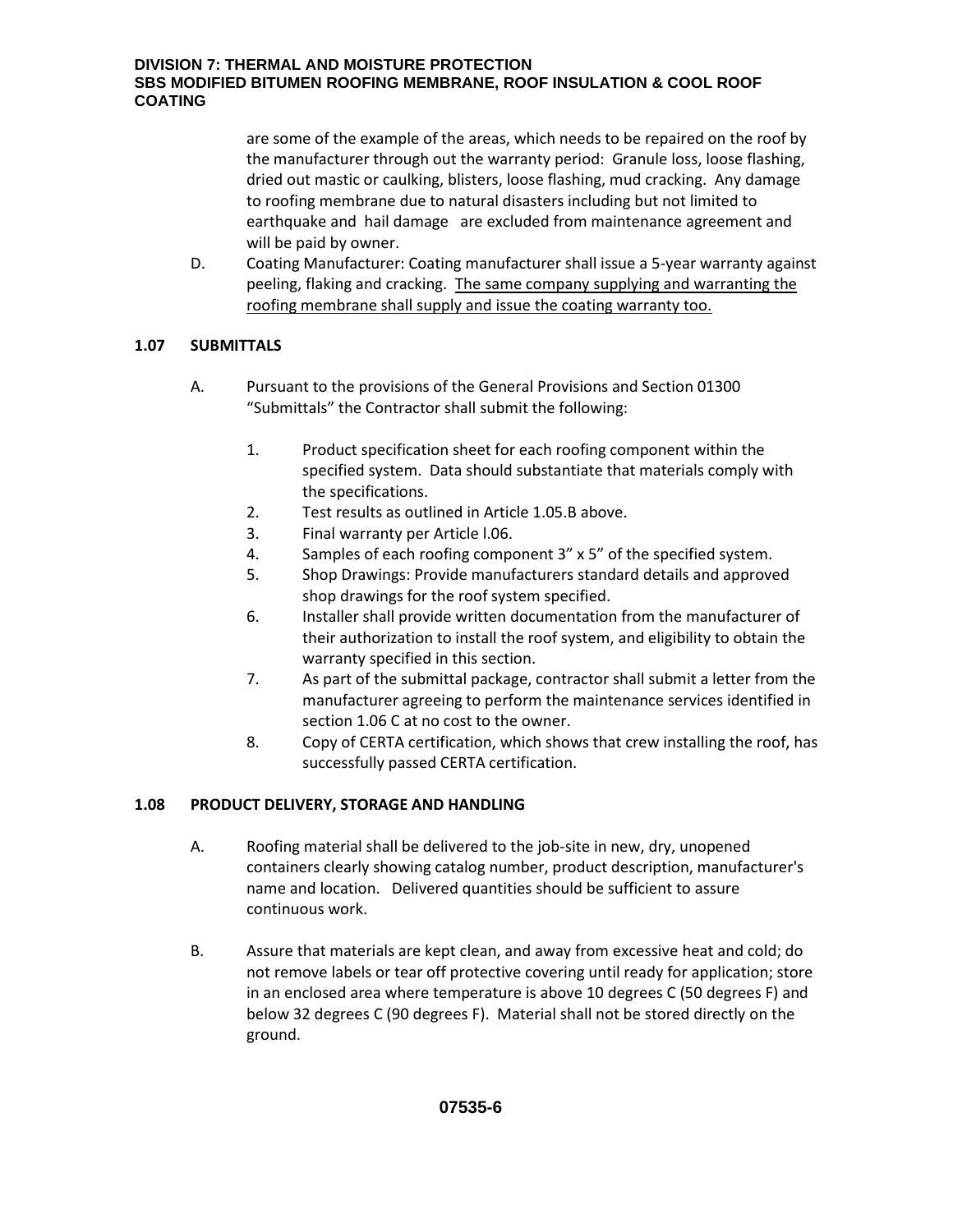- C. Do not double stack membrane. Maintain aisle space between stacks to facilitate fire suppression.
- D. Do not overload structure with building materials.
- E. Strictly follow recommended storage instructions supplied by the manufacturer.
- F. Store roll goods on end on pallets in a clean, dry, protected area. Take care to prevent damage to roll ends or edges. Do not double stack modified bitumen products or lay them on their side. Follow manufacturers' instruction for storage and handling.

#### 2 **PART 2 - PRODUCTS**

#### **2.01 ROOFING SYSTEM**

- A. All components of the roofing system must be SBS modified bitumen and have been successfully manufactured in the U.S for a minimum of 10 years. All the layers (base, ply and cap) shall be supplied by the company issuing the warranty. Non-modified asphalt coated fiberglass Type II base sheet is not an acceptable substitution for the modified base sheet. APP modified membranes are not acceptable. Acceptable manufacturers, provided all requirements outlined in the specifications are met are:
	- 1. MBTechnology [www.mbtechnology.com](http://www.mbtechnology.com/)
- B. Roofing Membranes: Roofing membrane components include:

**Base is only required if there is no insulation over deck and system is being applied direct over wood/light weight concrete.** 

> 1. BASE: Shall be SBS modified weighting a minimum of 40 Lbs/ Square and meeting ASTM D 4601-91, Type II. Approved membranes are:

MBTechnology layflat SBS LF40

Modifier: SBS Modified Tensile @ Room Temp 44 lbs/in

Weight Minimum of 40 lbs/ 100 square feet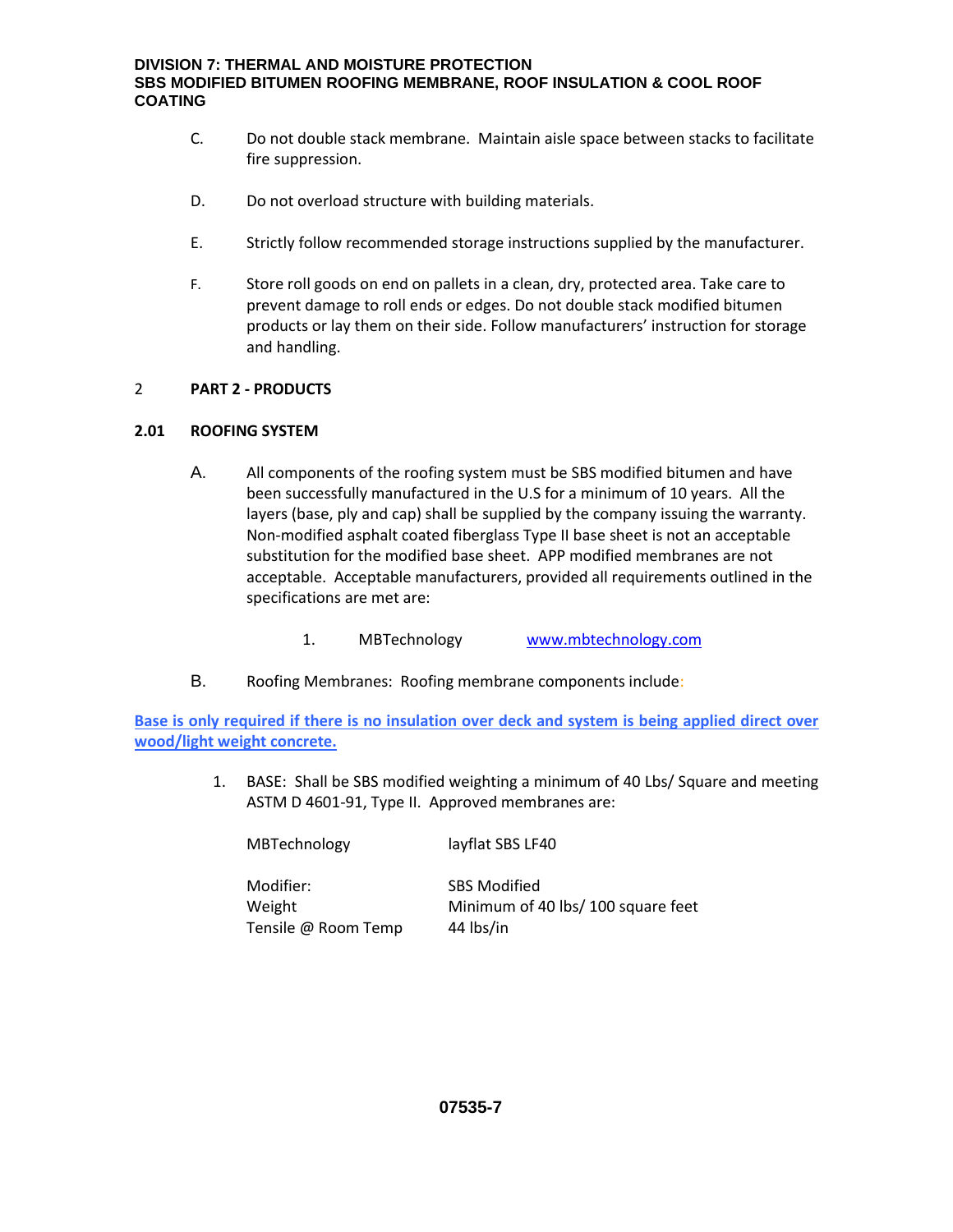Weight 40 lbs/square

2. Smooth Interply & Base Flashing: Shall be a smooth surfaced membrane, which meets or exceeds the following minimum standards. Approved membranes are:

**For 20 Year Warranty use the following smooth interply FT160CSA delete others FT120PSA & FT120GSA.** 

MBTechnology fastorch SBS FT160CSA

- a. Modifier: Styrene Butadiene Styrene.
- b. Dual reinforcement consisting of a layer of polyester and a layer of fiberglass mat.
- c. Tensile strength shall be min. 120 lbs/in. MD and 80 lbs/in CMD @ 73.4 deg F and 130 lbs/in and 100 lbs/in after heat conditioning.
- d. Tensile strength shall be min. 210 lbs/in. MD and 180-lbs/in CMD @ O deg F and 200 lbs/in MD and 150 lbs/in CMD after heat conditioning.
- e. Ultimate Elongation @ 73.4 deg of minimum 30% MD & CMD.
- f. Tear strength to be min. 160 lbs MD and 130 lbs CMD @ 73.4 F.
- g. Thickness: 150 mils, minimum.
- h. Bottom Surface: Burn off backer film.
- i. Mass Weight: Minimum nominal weight of 114 pounds per 1 square roll.
- j. Meet and exceed requirements of ASTM D6162 Grade S.

**For 15 Year Warranty use the following smooth interply FT120PSA.** 

MBTechnology fastorch SBS FT120PSA

- a. Modifier: Styrene Butadiene Styrene.
- b. Reinforcement: Non-woven polyester mat.
- c. Tensile strength shall be min. 70 lbs/in. MD and XD/CMD @ O deg F.
- d. Tear strength to be min. 120 lbs MD and 80 lbs CMD @ 73.4 F
- e. Thickness: 110 mils, minimum.
- f. Bottom Surface: Burn off backer film.

#### **07535-8**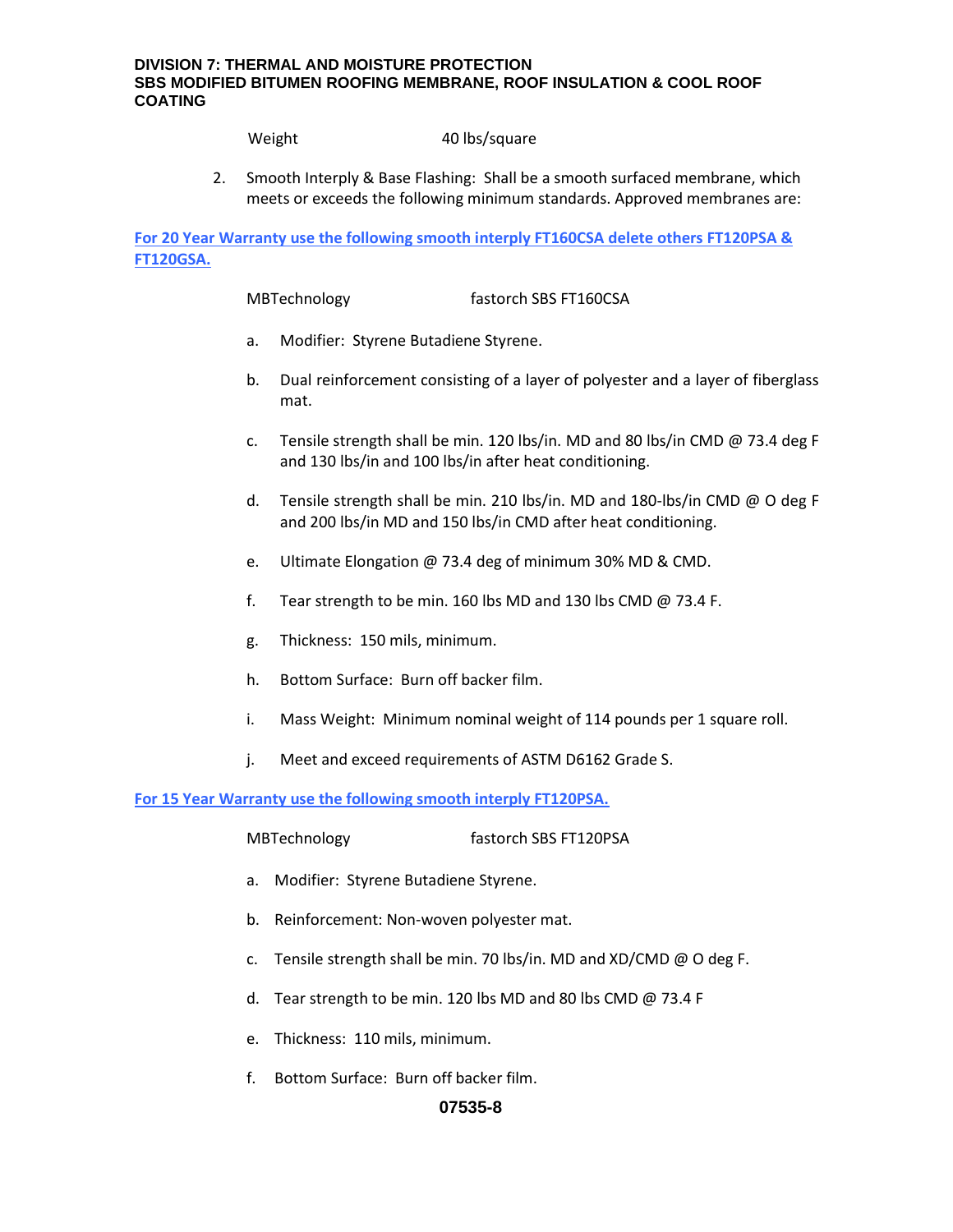- g. Mass Weight: Minimum nominal weight of 90 pounds per 1 square roll.
- h. Meet and exceed requirements of ASTM D6164 Grade S.

**For 10 Year Warranty use the following smooth interply FT120GSA.** 

MBTechnology fastorch SBS FT120 GSA

- a. Modifier: Styrene Butadiene Styrene.
- b. Reinforcement: Non-woven Fiberglass mat.
- c. Tensile strength shall be min. 60 lbs/in. MD and XD/CMD @ 73.4 deg F.
- d. Tear strength to be min. 80 120 lbs MD and 80 lbs CMD @ 73.4 F
- e. Thickness: 110 mils, minimum.
- f. Bottom Surface: Burn off backer film.
- g. Mass Weight: Minimum nominal weight of 88 pounds per 1 square roll.
- h. Meet and exceed requirements of ASTM D6163 Grade S.

#### **Cap membrane is the same for 10-15 –20 year warranty.**

3. Backer layer for flashing: Shall be a self adhesive smooth surface SBS modified bitumen membrane which is air impermeable and meets the following minimum requirements. This membrane shall be incorporated at all flashing assembly prior to torch applying the smooth base and top surfacing flashing system.

MBTechnology SA65S

- a. Modifier: Styrene Butadiene Styrene.
- b. Reinforcement: Non-woven Fiberglass mat.
- c. Top surfacing smooth,
- d. Minimum weight 30 lbs/square.
- e. Meeting ASTM D 1970-01
- 4. Cap Membrane & Flashing: Shall meet or exceed ASTM D 6162 Grade G. It shall be a dual reinforced fire rated SBS membrane suitable for torch application. Cap membranes reinforced with a single layer of polyester or fiberglass mat are not acceptable. Cap membranes reinforced with polyester mat with fiberglass strands are not acceptable. The cap membrane shall meet the following specifications:

#### **07535-9**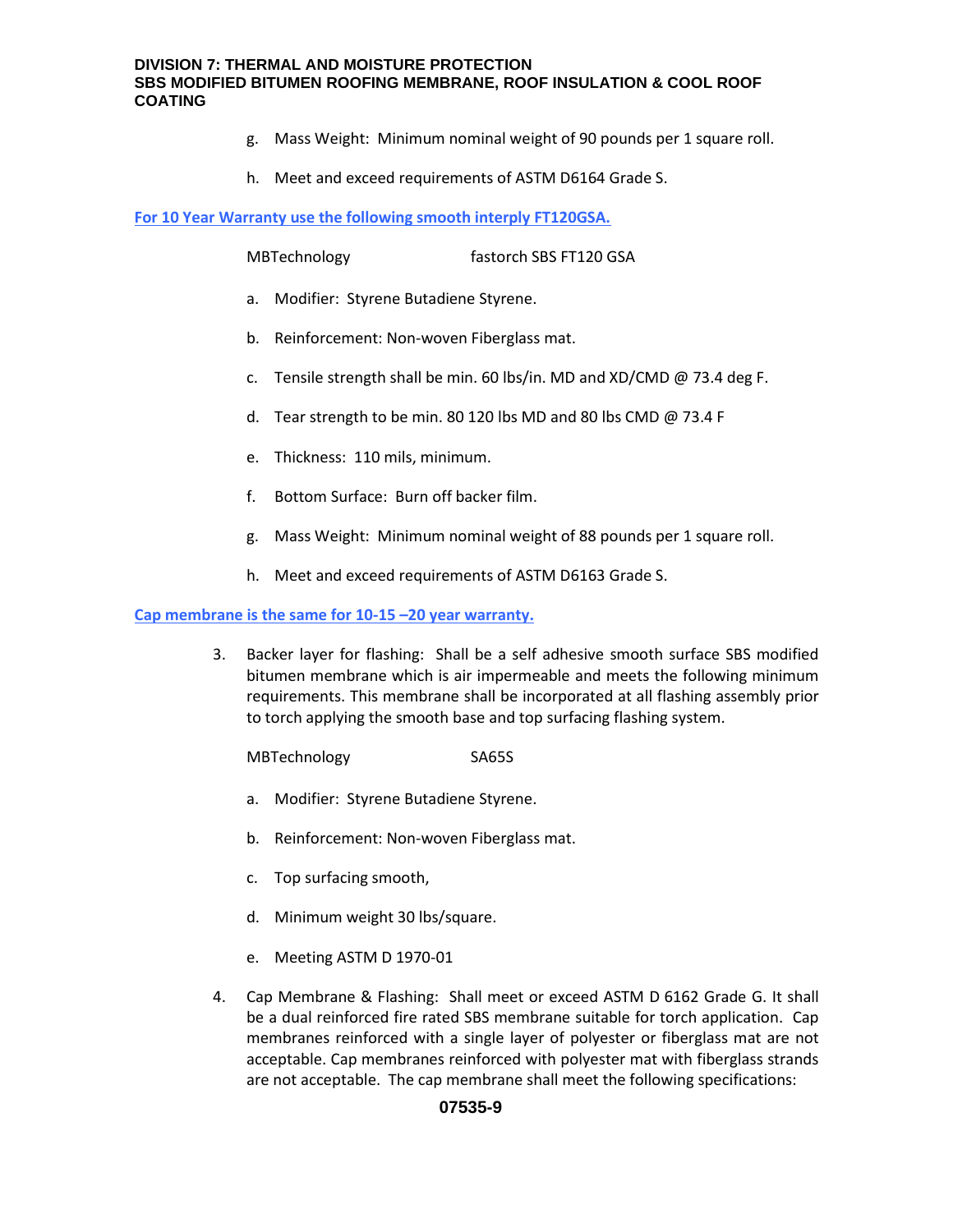MBTechnology fireguard fastorch SBS FGFT160CWH

- a. Modifier: Styrene Butadiene Styrene.
- b. Reinforcement: Dual reinforcement consisting of a layer of polyester and a layer of fiberglass mat.
- c. Tensile strength shall be min. 120 lbs/in. MD and 80 lbs/in CMD @ 73.4 deg F and 130 lbs/in and 100 lbs/in after heat conditioning.
- d. Tensile strength shall be min. 180 lbs/in. MD and 150-lbs/in CMD @ O deg F and 240 lbs/in MD and 190 lbs/in CMD after heat conditioning.
- e. Ultimate Elongation @ 73.4 deg of minimum 30% MD & CMD.
- f. Tear strength to be min. 180 lbs MD and 130 lbs CMD  $\omega$  73.4 F.
- g. Bottom Surface: Burn off backer film.
- h. Mass Weight: Minimum nominal weight of 116 pounds per 1 square rolls.

#### **2.02 ROOFING ACCESSORIES:**

- 1. Fasteners: Nailing patterns & type of fasteners (including screws & plates) on all insulation & membranes shall comply with Factory Mutual guidelines (FM I-90) requirements and roof membrane manufacturers' written recommendations.
- 2. Cants: Perlite cant and tapered edge strips: ASTM C728-91, Asphalt impregnated perlite. Cants shall be preformed to 45-degree angle with a 4" vertical leg, and 4" horizontal leg, unless noted otherwise.
- 3. Insulation: Provide preformed tapered roofing insulation boards where indicated for sloping to drain. Fabricate with taper to provide ¼ inch per 12 inches slope, unless otherwise indicated in drawing. Provide preformed saddles, crickets, tapered edge strips where indicated for sloping to drain. Insulation shall be tapered polyisocyanurate achieving a minimum of R30 insulation value covered with ½" dens-deck insulation to withstand flute span on metal deck.

Insulation shall meet and exceed the requirements of ASTM C 1280. Acceptable manufacturers are:

- a. R Max
- b. Johns Manville
- c. Atlas
- d. Or approved equal.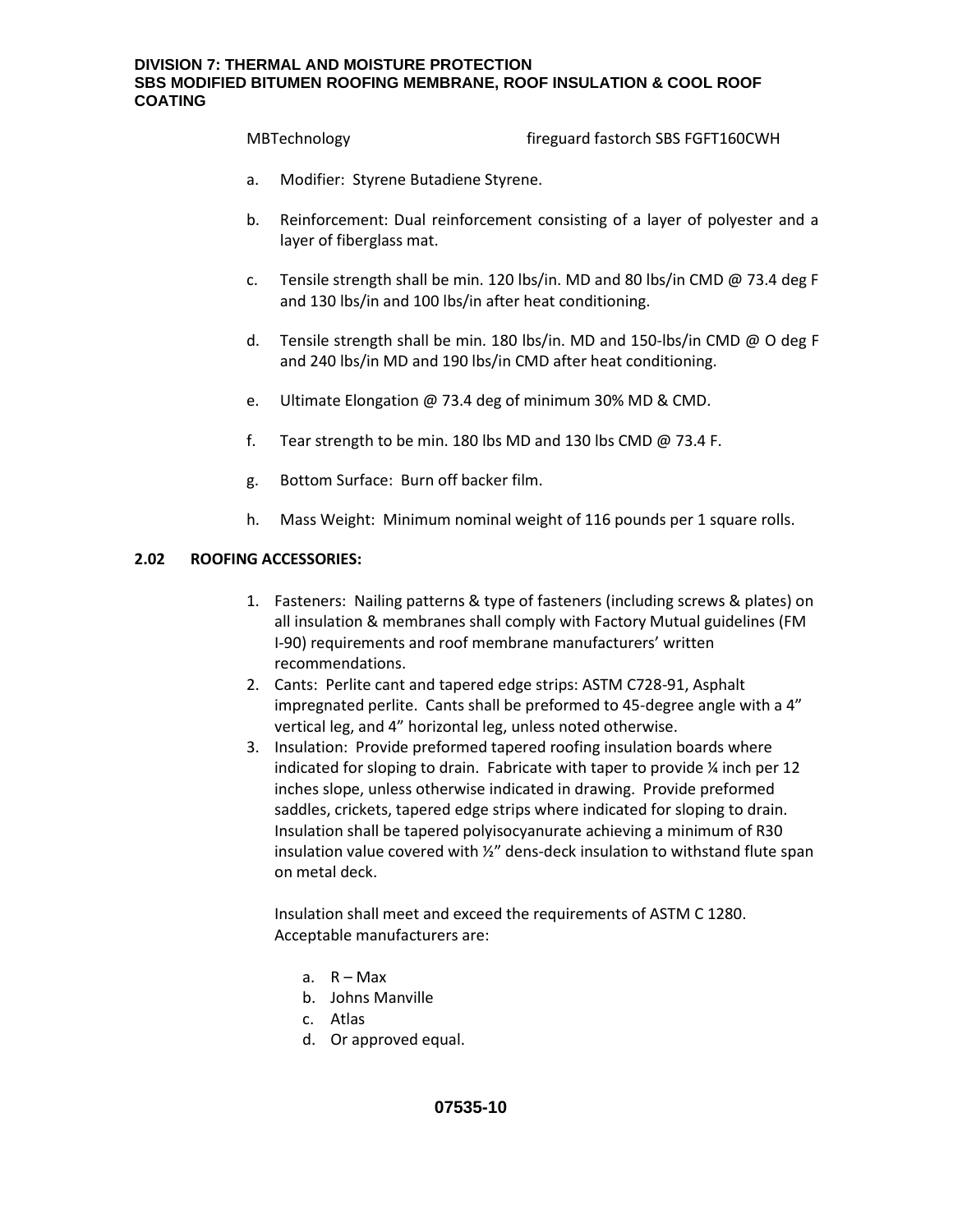- 4. Protection Board shall be. ½" primed Dens Deck by Georgia Pacific, no substitution allowed. .
- 5. Pitch pans, Expansion Joints, Metal Flashings: Shall be in full compliance with NRCA and SMACNA approved application standards.
- 6. Pitch Pan Filler: Shall consist of a two component, cold applied urethane compound as approved by roofing membrane manufacturer.
- 7. Caulking Sealant: Comply with Federal Spec number TTS 0023c. And should consist of a single component, high performance, elastomeric compound as manufactured by or similar and equal to the following:
- 8. Mastic: Elastomeric mastics, adhesives, and caulking products are required over standard grade adhesive and mastics. , All mastics must conform to ASTM D4586 Elastomeric Mastic -Pros-choice 1010 by Gibson Homan or approved equal.
- 9. Traffic Pad: Shall be manufactured with recycled tire with a minimum thickness of 1/2" and supplied by same company issuing the roofing warranty. Approved walk pads are MBTechnology's WT-3x4 or approved equal. Use Chemlink M1 adhesive or equal to adhere the walk pad to roof surfacing.
- 10. Insulation Adhesive shall be Olybond 500 adhesive manufactured by Olympic Fasteners.
- 11. Asphalt Primer: ASTM D 41, Leak Buster Matrix 307 Premium Asphalt Primer, by BMCA or equal.

# DELETE ITEM 12 IF PROJECT DOES NOT REQUIRE A COATING TO MEET CALIFRONIA TITLE 24 REQUIREMENTS FOR COOL ROOF.

- 12. Protective Coating: Coating shall be a two-part co-polymer elastomeric coating, white in color and meeting California Title 24 requirement for Cool Roof. The coating shall have current listing with the Cool Roof Rating Council (CRRC) with CRRC label. Approved coatings are CO24 Base and CO24 Top by MBTechnology or approved equal. Please refer to Product Data Sheet for application requirements. Same company issuing the roofing warranty shall supply the coating.
- 13. Liquid reinforced flashing system: MBT-Flash Single-component, elastomeric asphalt emulsion with polyester reinforcing fleece fabric fully embedded into the resin to form roof system flashings.
	- a. Reinforcement: woven polyester reinforcement.
	- b. Surfacing: Second coat of MBT-Flash and mineral granules to match adjacent SBS-modified bitumen cap sheet.

# 3 **PART 3 - EXECUTION**

# **3.01 EXISTING / GENERAL CONDITIONS**

A. Contractor shall verify that surfaces are smooth, dry, sound, and free from any conditions effecting proper roofing applications. Prior to starting work, owner shall be advised of conditions needing correction. Work will not be started until other trade work required ahead of membrane application is completed.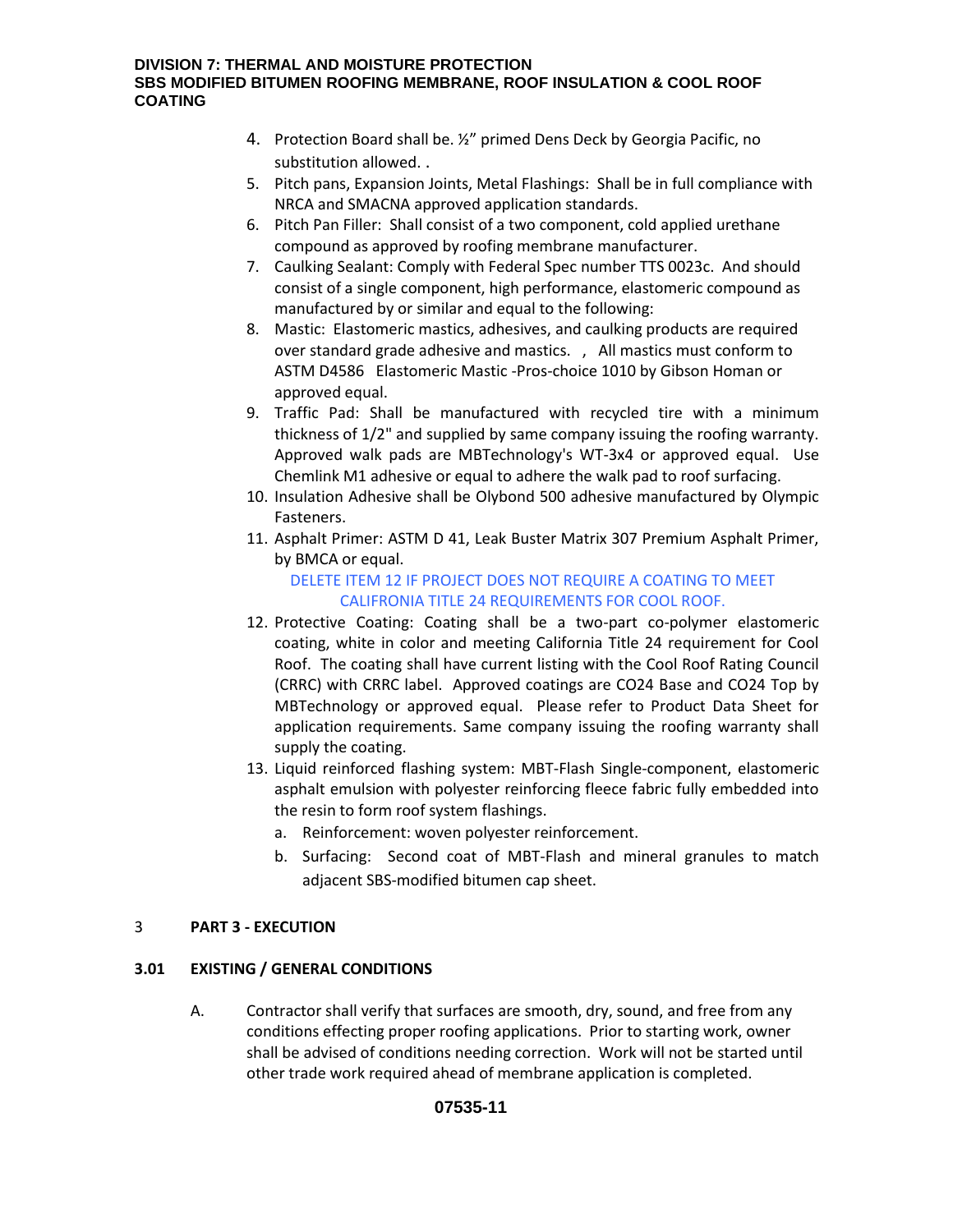Contractor is responsible for all carpentry work such as wood nailers, wood curbs, wood expansion or contracting members, wood cants and similar items necessary for the completion of the work according to these specifications.

**Line item 1-3 only applies to re-roof application, delete if this is a new construction.**  Removal of existing roof

- 1. The existing roofing membrane(s) and insulation shall be removed to the existing deck and shall include but not be limited to, all wall flashings, edge flashings, and all other items incorporated there in.
- 2. Remove only as much roofing as can be replaced with a completely new roofing system and made watertight the same day. Phase roofing application is not allowed.
- 3. All debris shall immediately be removed from the roof surface and deposited into trucks or containers through an enclosed trash chute. Removal of existing roofing materials should be performed in conjunction with the installation of the new roofing system. All exposed areas must immediately be covered and made watertight. No overnight stockpiling of debris on the roof shall be permitted.
- 4. Contractor shall clean all roof surfaces and is responsible for keeping the building and surrounding area neat and orderly.
- 5. Trash container or trucks shall be removed from the premises when they are full.
- 6. Clean the roof deck surfaces of all loose materials and other impediments detrimental to the application of the new roofing materials.

# **3.02 PROTECTION**

- A. Prior to any job shut-down, all seams laid in the preceding time period shall be checked for water tightness. Required precautions should be taken to leave the job in watertight condition. If moisture is present at any location contractor at no expense to the owner or manufacturer will replace all wet material.
- B. All finished work of other trades that is damaged in the execution of work under this section shall be replaced or restored at the expense of the trade who caused the damage.
- C. Ground storage and work shall be confined to the areas designated by the Owner as agreed upon at the pre-bid conference. Do not travel across landscaped areas without the Owner's approval.

# **3.03 SURFACE PREPARATION**

A. Prior to installing the roofing material, remove from deck all debris, nails, sharp objects, dirt, moisture, petrochemical materials or projections that could in any way damage the systems. Surface shall be prepared such that there is positive and workable drainage. Areas of the roof with ponding water should be corrected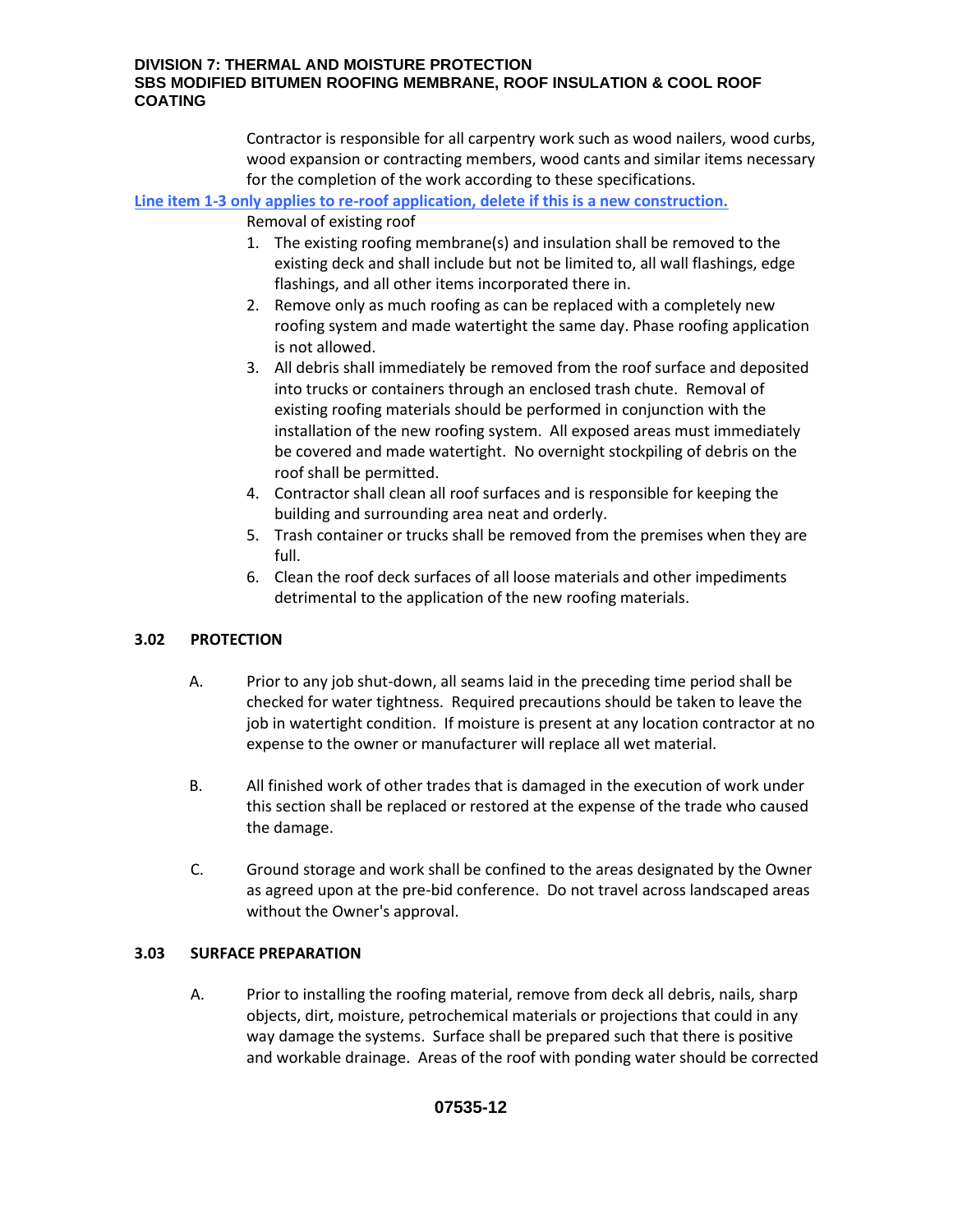and the slope adjusted accordingly so as to prevent future standing water.

### **3.04 WORKMANSHIP**

- A. Contractors must be thoroughly skilled in the application of specified materials; with all workmanship done in such a manner as to fulfill the requirements of drawings and specifications. Any specific directions furnished by manufacturer, and as published in the manufacturer's manual for modified bitumen roofing systems, regarding the application of roofing materials shall be strictly followed. All deviations from the manufacturer's published instructions shall be secured in writing on the manufacturer's letterhead approved by the "Manager of Technical Services".
- B. Prior to applying membranes the contractor and his foreman shall review the specifications and the manufacturer's technical manual with the manufacturer's technical representative to make certain all aspects of membrane application is understood. Application will proceed in strict accordance with specifications and detailed drawings and instructions in said technical manual. No verbal/oral deviation will be accepted unless authorized on company's letterhead signed by the company's "Manager of Technical Services ". The foreman and all the crew shall be trained and also follow the safety and application guidelines as outlined in "CERTA: Certified Roofing Torch Applicator" manual.
- C. Maintain constant supervision by a competent foreman.
- D. Contractor must supervise installation of and be responsible for seeing that roof mechanical, electrical equipment, roof drains and other works are properly flashed. Make roof and flashing repairs as necessary; advise the Architect / owner in writing of all potential leaks as may be caused by other trades.
- E. Install only as much roofing material as can be completed and covered with a cap membrane in one day. No section of the roof should be left exposed and unfinished. Phase roofing is not accepted.
- F. Do not roll roofing equipment or stack materials on completed new roofing surfaces, without the adequate protection of a ½" plywood sheets.
- G. Do not apply any roofing materials before sunrise, or at anytime when there are indications of moisture, (rain, mist, dew, frost or snow).
- H. Insure that no heavy objects remain in one place on the portions of the new roofing membrane where the membrane has not yet set or the membrane is still hot. Such time shall be 15 minutes, depending on ambient temperatures.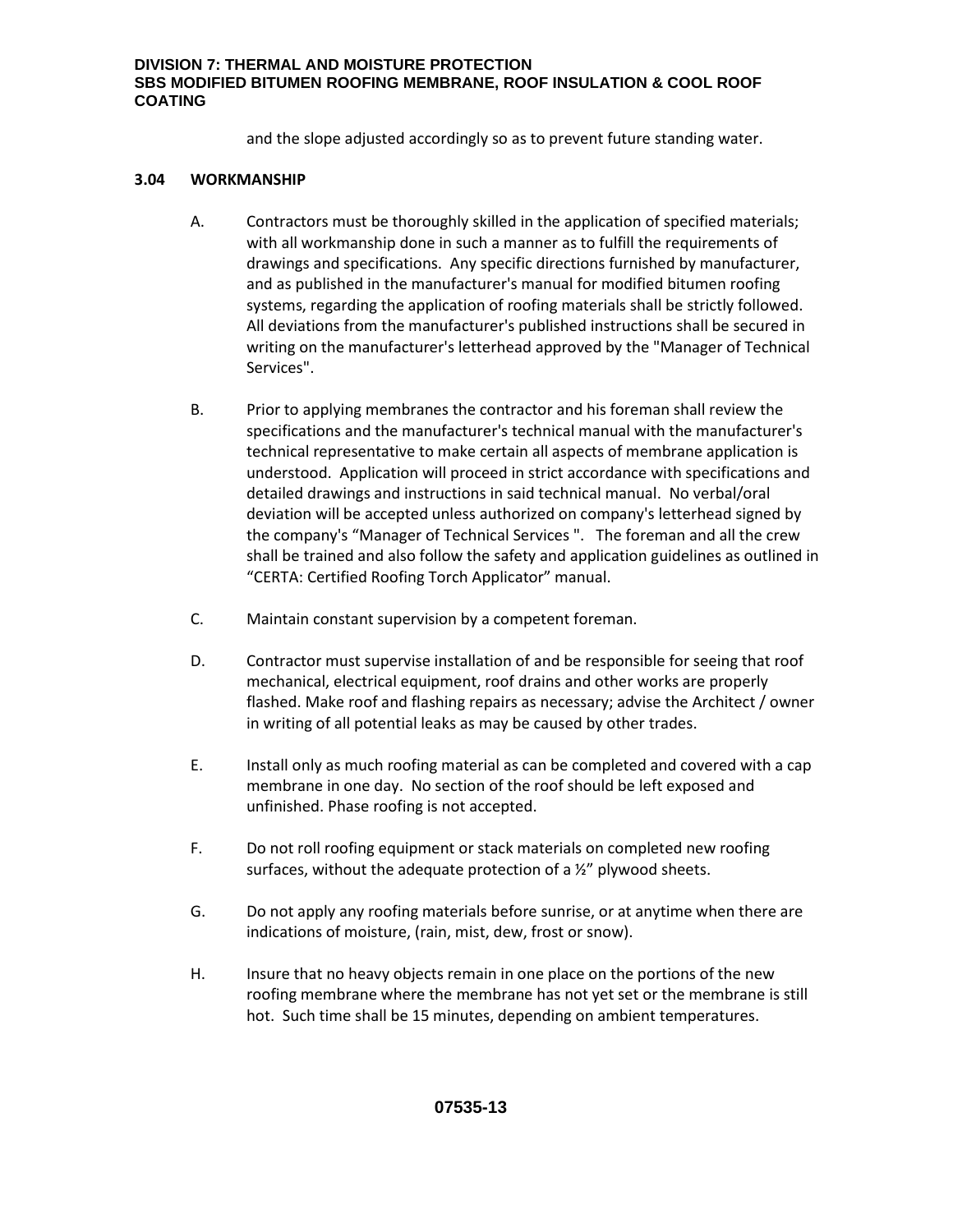- I. Insure that all fish mouths are cut and patched (do not attempt to walk down the fish mouths). Objects causing separation between reinforcing plies must be removed.
- J. Every attempt shall be made to install flashings at openings, projections, and walls adjoining new roofing during all work periods. If circumstances do not allow this, these areas shall be made watertight at the end of each day or work period.
- K. Aesthetic Considerations: An aesthetically pleasing overall appearance of the finished roof application is a standard requirement for this project. Make necessary preparations, utilize recommended application techniques, and apply the specified materials including granules, and exercise care in ensuring that the finished application is acceptable to the Owner.

**Delete Section 3.06 if there is no insulation on the deck.** 

#### **3.05 INSULATION APPLICATION**

A. Shall be applied in strict conformance with insulation manufacturer's specification and comply with NRCA and RIC- TIMA recommendations.

Mechanically fasten the tapered polyisocyanurate board over the deck with 16 fasteners in the field, 24 at perimeter and, 36 at the corners per board per FM – I90 pattern (1.2 meter x 2.43 meter board (4 x 8 foot board). Fasteners shall be of sufficient length to penetrate the board and the deck and comply with FM I90 requirement. Use only fasteners with a minimum 3-inch (76 mm) stress plate when mechanically attaching insulation. Do not attach insulation with nails. Install the pre primed cover board over the polyisocyanurate insulation in adhesive.

**For areas over structural concrete apply the insulation in Instastik adhesive to the deck. Follow the adhesive manufacturers' requirement for deck preparation and application procedure.** 

- B. Install insulation boards with staggered board joints in one direction (unless taping joint).
- C. Install insulation boards snug. Gaps between board joints shall not exceed 1/4 inch (6 mm). All gaps in excess of 1/4 inch (6 mm) shall be filled with like insulation material.
- D. Wood nailers shall be 3-1/2 inches (89 mm) minimum width or 1 inch (25 mm) wider than metal flange. They shall be of equal thickness as the insulation with a minimum 1-inch (25 mm) thickness. All nailers shall be securely fastened to the deck.
- E. Cant strips shall be installed at the intersection of the roof and all walls, parapets, curbs, or transitions approaching 90 degrees, to be flashed. They shall be approximately 4 inches (102 mm) in horizontal and 4 inches (102 mm) in vertical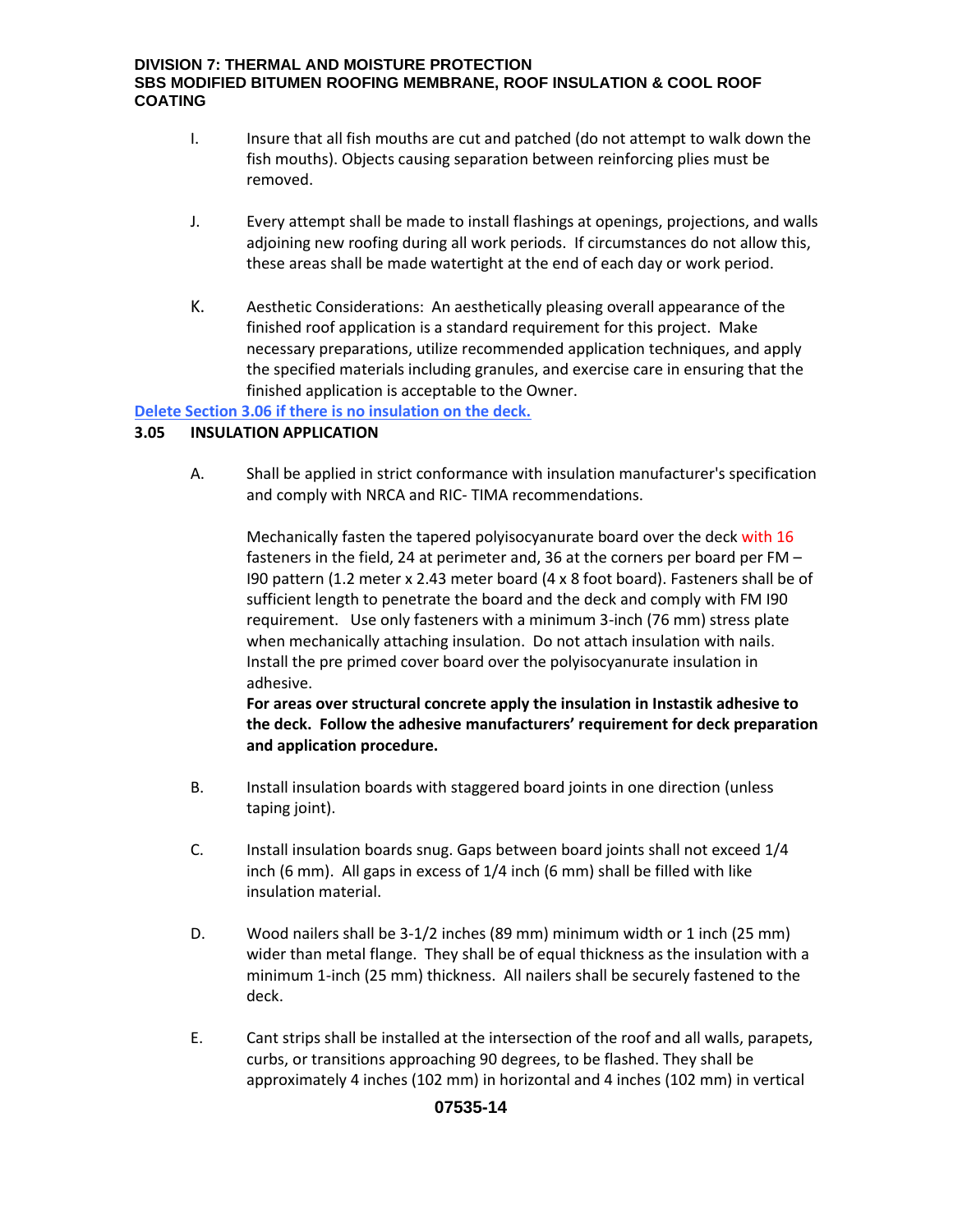dimension. The face of the cant shall have an incline of not more than 45 degrees with the roof.

**F.** Do not install any more insulation than will be completely waterproofed each day.

#### **3.06 TORCHWELDING**

**Delete line item A if there insulation over deck. Section 3.07 A only applies if the membrane is being directly applied over wood / light weight concrete.** 

A. Modified SBS Base Sheet:

On decks with slopes of ¼"-2" per foot base sheet must be applied in shingle fashion stating at the low point of the roof proceeding upwards, with all end laps staggered. Base sheet shall be lapped 2" on the sides and 4" at the ends. On decks with slopes greater than above in addition to the above requirements the end lap, shall also be staggered no less than 3 feet apart. Sheets will be nailed 12" from the edge, 18" apart. Turn up 2" above cant strip at all vertical surface.

B. Interply & Cap Membrane Application:

Torch weld the interply layer in half width rolls with subsequent course applied in full width rolls allowing 3.5" side and 6" on end laps. End laps shall be staggered with a minimum spacing of 3". Apply to produce a 1/8" -1/4" outflow of bitumen at all seams. Areas with less than 1/8" outflow will be checked with a trowel, heat applied between laps and properly sealed. Turn up 2" above can strip at all vertical surfaces. All layers shall be 100% adhered to each other and to the protection board or base. Areas of partial or loose adhesion shall be redone at contractor's sole cost and expense.

- 1. Set all metal flanges in Neoprene SBS Flashing Cement over the SBS base sheet per detailed drawings.
- 2. Heat fuse a strip of base flashing membrane approximately 10" wide to the primed metal flange so that it extends 4" beyond edge of metal flange.
- 3. Heat fuse-flashing membrane over the stripped in metal flanges.
- 4. Apply the pressure to surface of fused flashing cap membrane to ensure adhesion and solid fusion.
- 5. Fill all voids between the penetration and flashing collar with approved caulking.
- 6. All rolls (both ply and cap) shall never be put down in full-length rolls (33 lineal feet). They should be cut to the following lengths.

| Slopes of | $\frac{1}{4}$ " up to 1 $\frac{1}{2}$ " | 17-foot max |
|-----------|-----------------------------------------|-------------|
| Slopes of | $1\frac{1}{2}$ to $2"$                  | 11-foot max |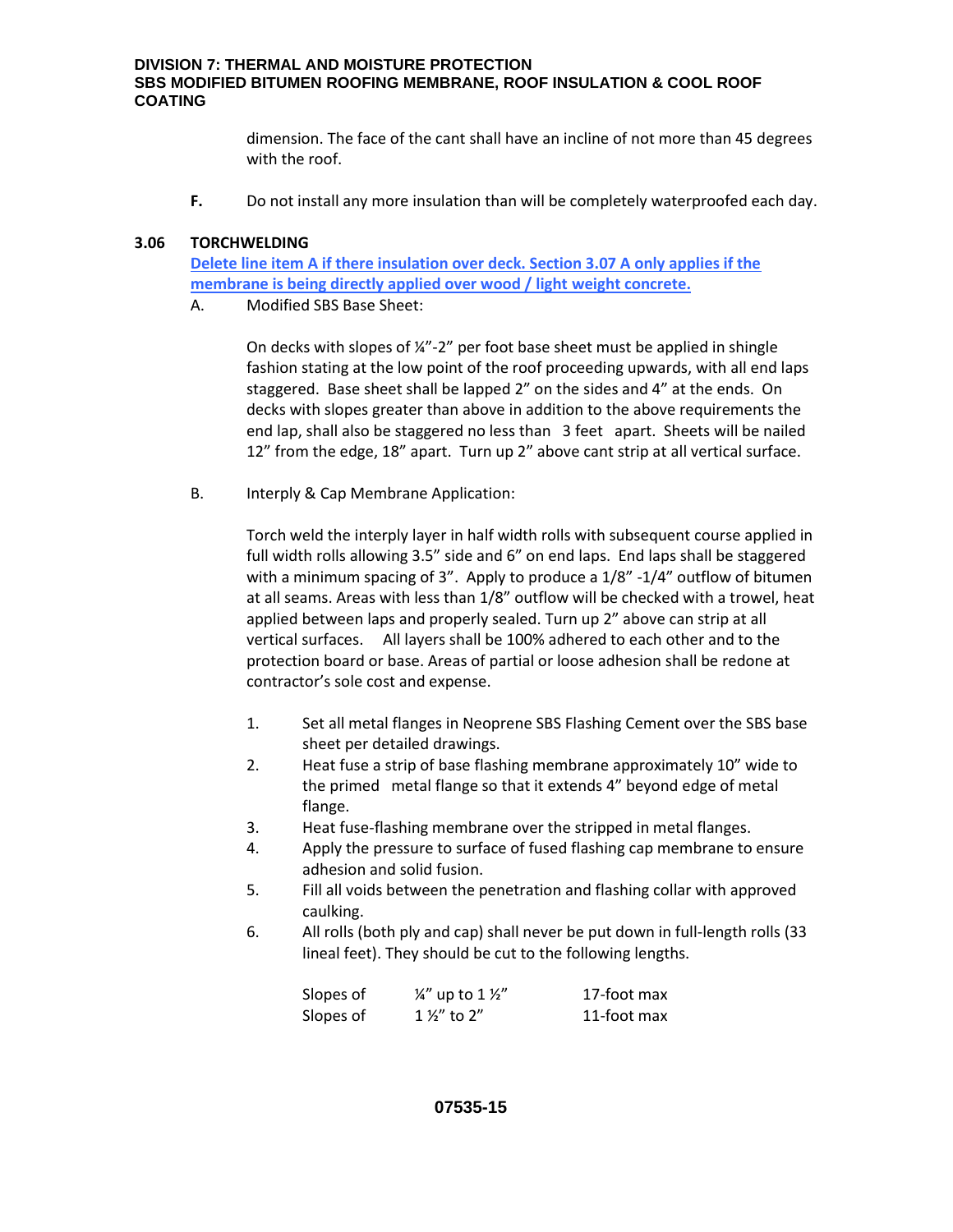All material must be cut to specified lengths then relaxed or heated until the material lies completely flat before installation. (i.e. no wrinkles, buckles or rigid end strips)

- 7. Matching granules may be broadcast into the modified bitumen bleed out at seams while hot to enhance the finished appearance of the membrane.
- 8. All end laps shall be staggered a minimum of 18 inches (457 mm) so that no adjacent end laps coincide. If end laps fall in line or are not staggered the proper distance, a full width of membrane shall be installed over the end laps. End laps, flashing sheets and other seams formed over granule surfaces require pre-heating of the top surface of the underlying granule surface membrane to a point where the granules just begin to sink into, and the modified bitumen compound comes up through the granules to ensure proper seam construction and adhesion.
- **9.** All laps shall be parallel or perpendicular to the slope of the roof such that the flow of water is not against the lap.

# **3.07 BASE FLASHINGS**

- **A.** Install all base flashings of roof wall junctures, projections and expansion point curbing per manufacturers specification. Backer sheet for flashing shall be a minimum of one layer of self-adhering smooth-surfaced polymer-modified bitumen sheet, smooth heat welded membrane covered with top surfacing. Base flashing cap sheet shall be applied via heat welding. Cold adhesive application of flashing is not allowed due to possibility of slippage.
- B. All flashing should be strapped with maximum 1.21-meter (4') sections.
- C. Base flashing shall be fused in place so that it extends a minimum 6" onto surface of roof and a minimum of 4 "above termination of roofing membrane on wall. When flashing has to be installed over a porous surface, apply asphalt primer at a rate of 1/2 to 3/4 gal. per 100 sq. ft and allow to dry.
- D. Apply pressure to the flashing membrane to obtain maximum contact to surface to which it is applied. There shall be no voids under the base flashing membrane. It is imperative that complete attachment be obtained to the roof surface, roofing membrane over cant, and the wall. A small bead of bitumen should be squeezed out at the edges.
- E. Subsequent strips of base flashing shall be fused in place in the same fashion, overlapping preceding strip by 4". Overlap shall be interply fused to preceding strip. Pressure shall be applied to surfaces to ensure adhesion.
- F. The flashing must not remain open at the end of the workday.
- G. The contractor shall thoroughly inspect the completed flashing system at the end of each day's work.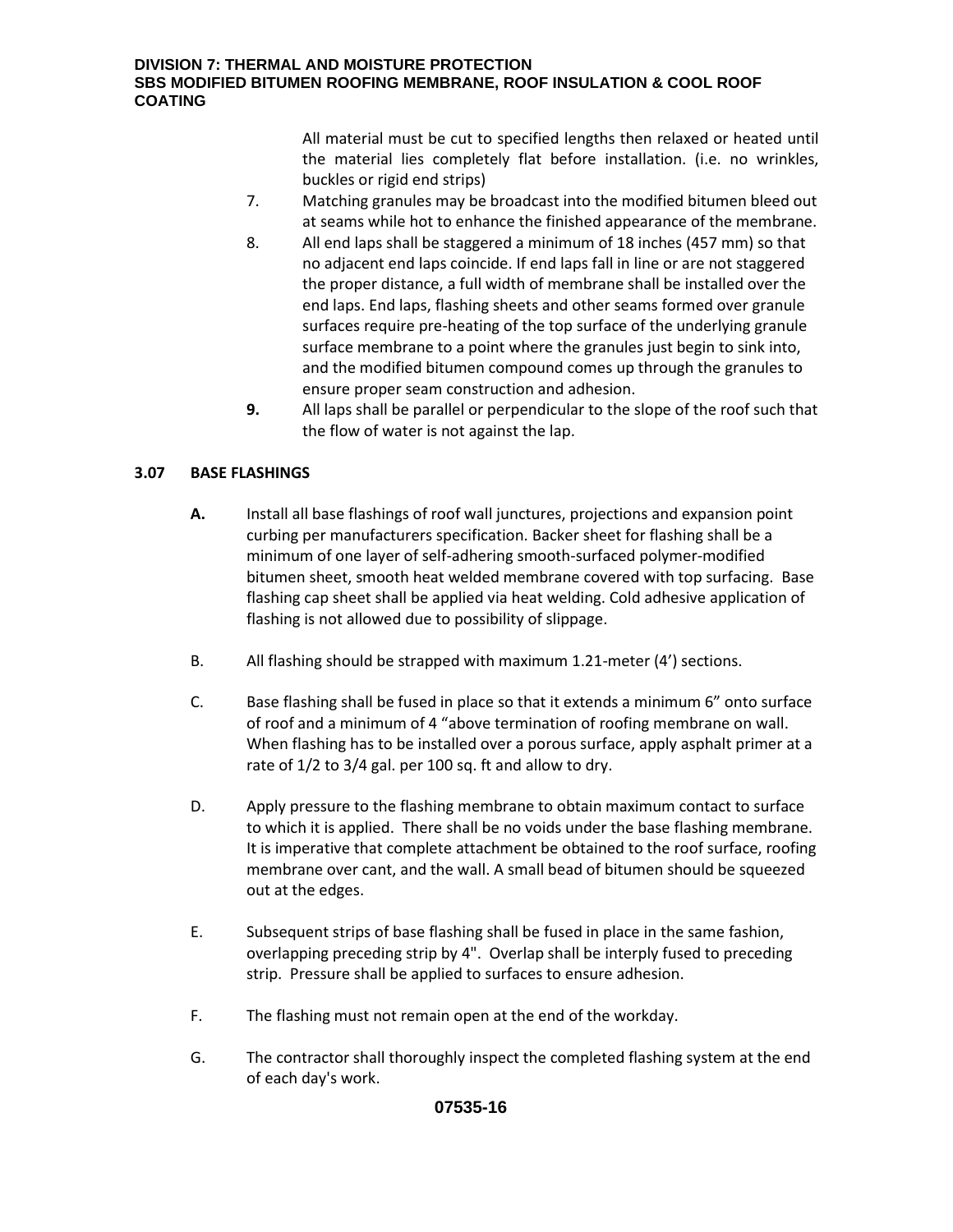- H. Mechanically fasten top edge base flashings with approved fasteners 4"-6" on center per manufacturer's specifications.
- I. Install metal counter flashing as required.

#### **3.08 FLASHINGS**

A. Install all base flashings of roof wall junctures, projections and expansion Joint curbing per manufacturers' specification. Special care shall be taken to generously preheat the surface to which the flashing is being applied prior to heating the bottom of flashing membranes. Manufacturer's detailed flashing drawings and application procedures shall be observed and strictly followed.

#### **3.09 SEALANT**

A. All edges of flashing exposed at gravel stops, waste stacks, pitch pans, vent stacks, etc., and shall be caulked with a smooth continuous bead of approved sealant.

#### **3.10 INSPECTION OF COMPLETED SYSTEM**

**A.** All cap membrane shall be carefully inspected by the Architect / owner for construction damage and imperfect heat fusion. Any holes or tears shall be patched with the appropriate cap membrane. The patch must extend at least 4" in all directions from the edges of the tear or puncture. The final inspection of the roofing system shall be done prior to application of the coating. Any deficiency identified shall be repaired prior to applying the coating.

#### **3.11 DEFICIENCY ADJUSTMENTS**

A. Deficiencies identified by the Architect / owner during the final inspection shall be corrected within five (5) working days. The warranty will not be issued until the deficiencies are corrected.

# **3.12 CLEANING AND REPAIRING**

A. The contractor shall be held fully responsible for cleaning, repairing, touch up or replacing (when directed) items or areas which have been soiled, discolored or damaged by the work of this section. Precaution shall be taken against splashing any material on to adjacent areas. The contractor shall immediately remove any trace of such splashes or spills.

#### **3.13 WALKWAYS**

A. Construct walkways prior to the application of coating by adhering it with approved adhesive. Install walkways per architectural drawing. If no drawings are

# **07535-17**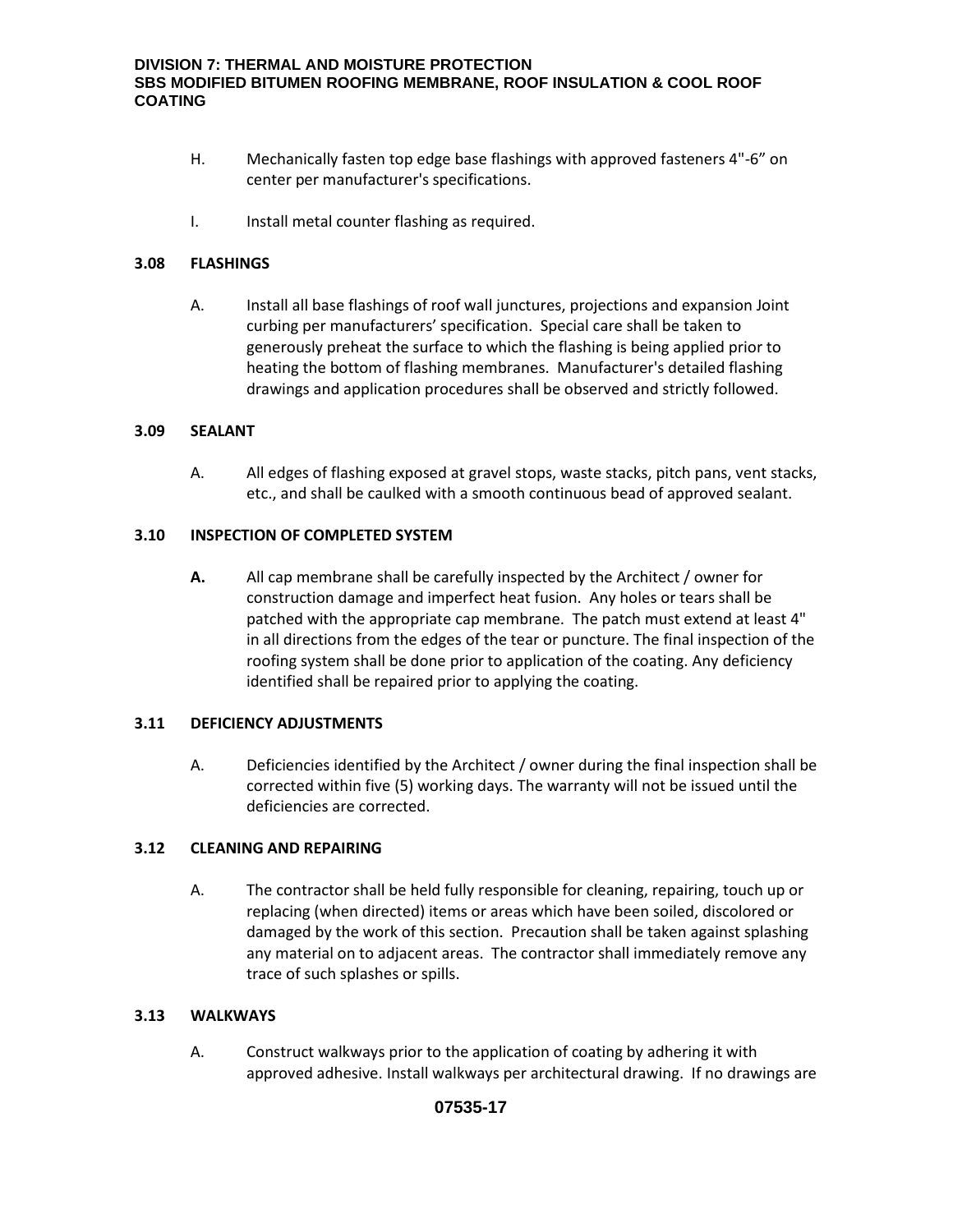provided then install walkway around the perimeter of all rooftop equipment, at all door and stair landings and pathway between both.

B. Walkway sections shall be no longer than 3'x4' with a 2" inches minimum gap between each section to allow for drainage.

**For projects in California, which need to comply with Title 24 "Cool Roof Requirement", a coating needs to be applied. Contact MBTechnology for more detail and if project requires it.**

#### **3.14 COATING APPLICATION:**

A. Power wash surface (use pressure of 800 to 1200 psi). Scrub areas with build-up of dirt, grease, and other foreign matter with solution of tri-sodium phosphate (TSP) and water rinse thoroughly. New granulated cap sheet can be coated within 21 days of original installation or longer as required by either SBS roofing manufacturer or coating manufacturer. Surface must be dry.

Surface and air temperatures must be a minimum of 60°F and rising. DO NOT apply if heavy dew or rain is expected within 24-48 hours. Apply on a clear, sunny day in morning hours with a 3/4" nap exterior paint roller or professional airless sprayer. First, apply one coat over all seams and joints. Allow to cure to one hour or until dry, apply two (2) uniform coats over entire surface, avoiding excessive rolling. Two full coats are needed for all applications. Apply second coat perpendicular to first coat back rolling where necessary. Allow an additional 1-2 coat where standing water exists

#### **3.15 DEBRIS DISPOSAL**

A. The contractor shall make his own arrangements for disposal of debris and waste material. All disposals will be done off site and at the contractor's expense. The owner assumes no responsibility for the disposal of any roofing material. Debris from project will be removed daily, and at no time allowed to block any thoroughfare. Premises shall be cleaned to the satisfaction of Architect / owner.

**For projects in California, which need to comply with Title 24 "Cool Roof Requirement", a coating needs to be applied. Contact MBTechnology for more detail and if project requires it.**

# **3.16 FINAL INSPECTION PRIOR TO COATING:**

**A.** All cap membrane shall be carefully inspected by the Architect / owner for construction damage and imperfect adhesion. Any holes or tears shall be patched with the appropriate cap membrane. The patch must extend at least 4" in all directions from the edges of the tear or puncture. The final inspection of the roofing system shall be done prior to application of the coating. Any deficiency identified shall be repaired prior to applying the coating.

#### **3.17 FIRE WATCH:**